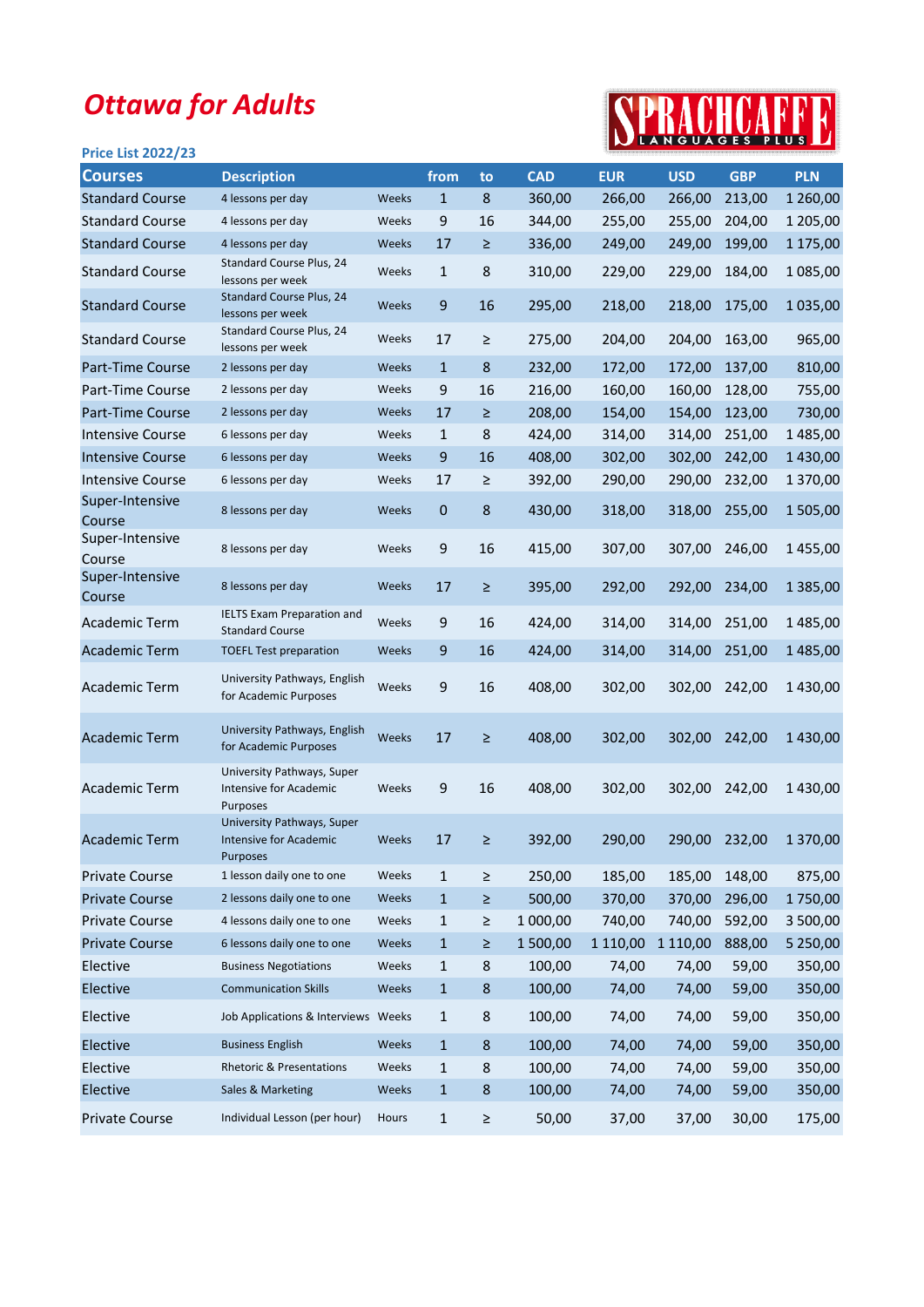| <b>Rooms</b>             |              | from | to     | <b>CAD</b> | <b>EUR</b> | <b>USD</b> | <b>GBP</b> | <b>PLN</b> |
|--------------------------|--------------|------|--------|------------|------------|------------|------------|------------|
| Host Family, Double Room | Weeks        |      | $\geq$ | 260.00     | 192.00     | 192.00     | 154.00     | 910,00     |
| Host Family, Single Room | Weeks        |      | ≥      | 280.00     | 207.00     | 207.00     | 166.00     | 980,00     |
| Residence, Double Room   | Weeks        |      | $\geq$ | 420.00     | 311.00     | 311.00     | 249.00     | 1470.00    |
| Residence, Single Room   | <b>Weeks</b> |      | ≥      | 470.00     | 348.00     | 348.00     | 278.00     | 1 645,00   |

| <b>Rooms extra nights</b> |     | from | to | <b>CAD</b> | <b>EUR</b> | <b>USD</b> | <b>GBP</b> | <b>PLN</b> |
|---------------------------|-----|------|----|------------|------------|------------|------------|------------|
| Host Family, Double Room  | Day |      | ≥  | 52,00      | 38,00      | 38.00      | 31.00      | 182.00     |
| Host Family, Single Room  | Day |      | ≥  | 56.00      | 41.00      | 41.00      | 33.00      | 196,00     |
| Residence, Double Room    | Dav |      | ≥  | 84.00      | 62,00      | 62.00      | 50.00      | 294,00     |
| Residence, Single Room    | Day |      | ≥  | 94.00      | 70,00      | 70.00      | 56.00      | 329,00     |

Extra night prices are not including seasonal surcharges and possible catering costs

| <b>Boards</b>     | for Roomtype             |             | <b>CAD</b> | <b>EUR</b> | <b>USD</b> | <b>GBP</b> | <b>PLN</b> |
|-------------------|--------------------------|-------------|------------|------------|------------|------------|------------|
| <b>Full Board</b> | Host Family, Double Room |             | 20,00      | 15.00      | 15.00      | 12.00      | 70,00      |
| <b>Full Board</b> | Host Family, Single Room |             | 20,00      | 15,00      | 15,00      | 12.00      | 70,00      |
| Half board        | Host Family, Double Room | is included | 0,00       | 0.00       | 0.00       | 0,00       | 0,00       |
| <b>Half board</b> | Host Family, Single Room | is included | 0,00       | 0,00       | 0,00       | 0,00       | 0,00       |

| <b>Boards extra nights</b> |                          |             | <b>CAD</b> | <b>EUR</b> | <b>USD</b> | <b>GBP</b> | <b>PLN</b> |
|----------------------------|--------------------------|-------------|------------|------------|------------|------------|------------|
|                            |                          |             |            |            |            |            |            |
| <b>Full Board</b>          | Host Family, Double Room |             | 4,00       | 3,00       | 3.00       | 2,00       | 14,00      |
| <b>Full Board</b>          | Host Family, Single Room |             | 4,00       | 3,00       | 3.00       | 2,00       | 14,00      |
| Half board                 | Host Family, Double Room | is included | 0,00       | 0.00       | 0.00       | 0.00       | 0,00       |
| <b>Half board</b>          | Host Family, Single Room | is included | 0,00       | 0,00       | 0.00       | 0.00       | 0,00       |

| <b>Seasonsurcharges</b> |                         | <b>CAD</b> | <b>EUR</b> | USD   | <b>GBP</b> | <b>PLN</b> |
|-------------------------|-------------------------|------------|------------|-------|------------|------------|
| Mid Season              | 03/04/2022 - 18/06/2022 | 25.00      | 19.00      | 19.00 | 15.00      | 90,00      |
| High Season             | 19/06/2022 - 20/08/2022 | 50.00      | 37.00      | 37.00 | 30.00      | 175.00     |
| Mid Season              | 21/08/2022 - 17/09/2022 | 25.00      | 19.00      | 19.00 | 15.00      | 90,00      |

|                   | Seasonsurcharges extra nights | <b>CAD</b> | <b>EUR</b> | USD               | <b>GBP</b> | <b>PLN</b> |
|-------------------|-------------------------------|------------|------------|-------------------|------------|------------|
| Mid Season        | 03/04/2022 - 18/06/2022       | 5.00       | 4.00       | 4.00              | 3.00       | 18,00      |
| High Season       | 19/06/2022 - 20/08/2022       | 10.00      | 7.00       | 7.00 <sub>1</sub> | 6.00       | 35,00      |
| <b>Mid Season</b> | 21/08/2022 - 17/09/2022       | 5,00       | 4.00       | 4.00              | 3.00       | 18,00      |

| <b>Fees</b>                        | <b>CAD</b> | <b>EUR</b> | <b>USD</b>    | <b>GBP</b> | <b>PLN</b> |
|------------------------------------|------------|------------|---------------|------------|------------|
| <b>Accommodation Placement Fee</b> | 200.00     | 148.00     | 148.00 118.00 |            | 700,00     |
| <b>Course Enrollment Fee</b>       | 150.00     | 111.00     | 111.00        | 89.00      | 525.00     |
| <b>Registration Fee</b>            | 150.00     | 111.00     | 111.00        | 89.00      | 525.00     |

| Transfers          | <b>Airport/Station</b>                               | <b>CAD</b> | <b>EUR</b> | <b>USD</b> | <b>GBP</b> | <b>PLN</b> |
|--------------------|------------------------------------------------------|------------|------------|------------|------------|------------|
| Oneway (Arrival)   | YOW - Ottawa/Macdonald-Cartier International Airport | 80.00      | 59.00      | 59.00      | 47.00      | 280,00     |
| Oneway (Departure) | YOW - Ottawa/Macdonald-Cartier International Airport | 60,00      | 44.00      | 44.00      | 36.00      | 210,00     |
| Return             | YOW - Ottawa/Macdonald-Cartier International Airport | 140,00     | 104.00     | 104,00     | 83,00      | 490,00     |